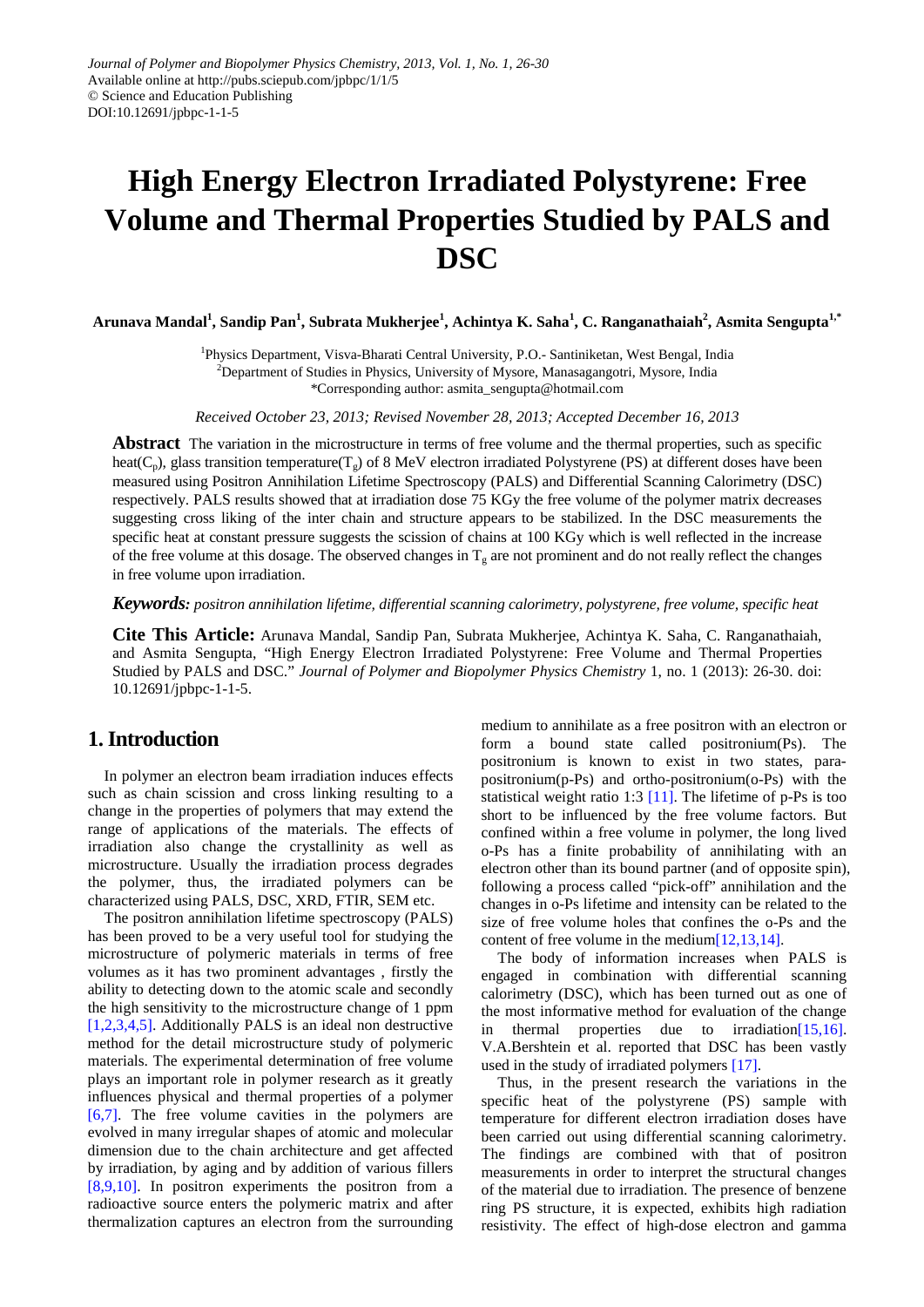irradiation on microstructure of PS was reported by E.E. Abdel-Hady et al [\[18\].](#page-4-5) The change of specific heat of PS as a function of high dose electron irradiation was investigated by F. Ziaie et al [\[19\].](#page-4-6) A study on the critical behavior of heat capacity and mass density of PS was made by S.Z. Mirzaev et al [\[20\].](#page-4-7) However, to the best of our knowledge, the effect of high energy electron irradiation with low doses on the microstructure of PS in terms of free volume characterization is absent in the literature. Thus, this paper presents the correlated observation about the changes in the free volume structure and thermal properties after high energy electron irradiation at low doses in PS.

# **2. Experimental**

### **2.1. Samples**

Polystyrene samples, made by the BASF AG Ludwigshafen, Germany, are used for irradiation with 8MeV electron beam at doses 50, 75 and 100 KGy respectively in the as received sate. The reference sample is also investigated with both PALS & DSC. For DSC measurement the samples are cut into suitable sizes so that the weights of the samples remain in between 15 to 20 mg as specified for DSC. For PALS study the samples used are of size  $1 \times 1$ cm<sup>2</sup> and thickness 2mm each.

#### **2.2. Irradiation**

The irradiation was done at room temperature  $(25^{\circ}C)$  in air atmosphere. The energy of the electron beam was 8MeV at a beam current 20 mA with a pulse repetition rate of 50 Hz, and the pulse width was 2µsec. The distance from the output beam source to the sample was 30cm.The accelerator produced a stable beam of the same energy and the samples were irradiated at different doses by irradiating for different time durations. Care was taken that the sample temperature was not very much different from room temperature.

# **2.3. Positron Annihilation Lifetime Spectroscopy**

Positron annihilation lifetime spectroscopy (PALS) measurements were carried out at room temperature (25°C) using a fast-fast coincidence system with  $BaF<sub>2</sub>$ scintillators as detectors. Samples of  $1 \text{ cm}^2$  and  $2 \text{ mm}$  thick were used to acquire PALS spectrum. The time resolution of the spectrometer was 220 ps. The positron source  $^{22}$ Na on a kapton foil backing was sandwiched between two samples and was placed between the two detectors of the spectrometer. Typical spectrum accumulation time was around 2h resulting in more than  $10<sup>6</sup>$  counts under each spectrum. The experimental procedure and other details of this experiment can be found in references  $[4,5]$ . The time resolution and source correction terms were obtained from the analysis of well annealed Al lifetime spectrum. All the spectra were analyzed into three lifetime components using the standard LT 9.0 program with proper source and background corrections.

#### **2.4. Differential Scanning Calorimetry**

The Differential Scanning Calorimetry measurements carried out by employing 2000F3 model of DSC with intra-cooler 70 versions that is capable of lowering the temperature up to –70°C. The experiment was performed in  $N_2$  atmosphere with constant pressure of 0.3bar to prevent any oxidation of the samples. The temperature has been varied up to 230°C from ambient at a constant heating rate of 10°C\min throughout the experiment. Proteus analysis software is used to study the variation of specific heat (Cp) and glass transition temperature  $(T<sub>g</sub>)$ .

# **3. Results and Discussion**

## **3.1. Analysis of Lifetime Spectra**

The three lifetime components as obtained for non irradiated and irradiated polystyrene (PS) samples have been attributed to different annihilation states following the conventional method for polymers [\[21\].](#page-4-8) The shortest lifetime component  $(\tau_1)$  is due to the annihilation of p-Ps and free annihilation of positrons, the intermediate one  $(\tau_2)$ is attributed to the positron annihilation at the crystalline defects or at the interface between crystalline and amorphous domains in the polymer but it excludes Ps annihilation. The longest lifetime component  $(\tau_3)$  arises due to the annihilation of o-Ps from the free volume holes in the amorphous region of the polymer via pick-off annihilation. As the o-Ps annihilates from the free volume holes, it gives direct information about the size of the hole and the corresponding intensity  $(I_3 \% )$  of o-Ps gives a measure of the concentration of the free volume holes [\[22,23\].](#page-4-9) As the o-Ps annihilates from free volume holes, the radius of the hole  $(R<sub>b</sub>)$  can be calculated using a semi empirical model by Tao-Eldrup model [\[13,22\].](#page-4-10)

$$
\tau_{o-ps} = 0.5 \, ns \left[ 1 - \frac{R_h}{R_h + \partial R} + \frac{1}{2\pi} \, Sin \left( \frac{2\pi R_h}{R_h + \partial R} \right) \right]^{-1}
$$

Where  $\partial R = 1.66$  Å, the penetration depth of the Ps wave function into the hole wall and the pre-factor 0.5 ns is the spin average of the Ps –annihilation lifetime [\[24,25,26\].](#page-4-11) Using spherical approximation, the hole size  $(V<sub>h</sub>)$  and the fraction of free volume  $(V<sub>f</sub>)$  can be calculate [\[19\].](#page-4-6)

$$
V_h = \frac{4}{3}\pi R_h^3.
$$
  $V_f = AV_h I_{o-ps}$ 

<span id="page-1-0"></span>Where A is a constant,  $V<sub>h</sub>$  is the mean free volume size and  $V_f$  is the free volume fraction [\[18\].](#page-4-5)



**Figure 1.** Variation of the intermediate lifetime component  $(\tau_2)$  and Intensity  $(I_2)$  with irradiation dose  $(KGy)$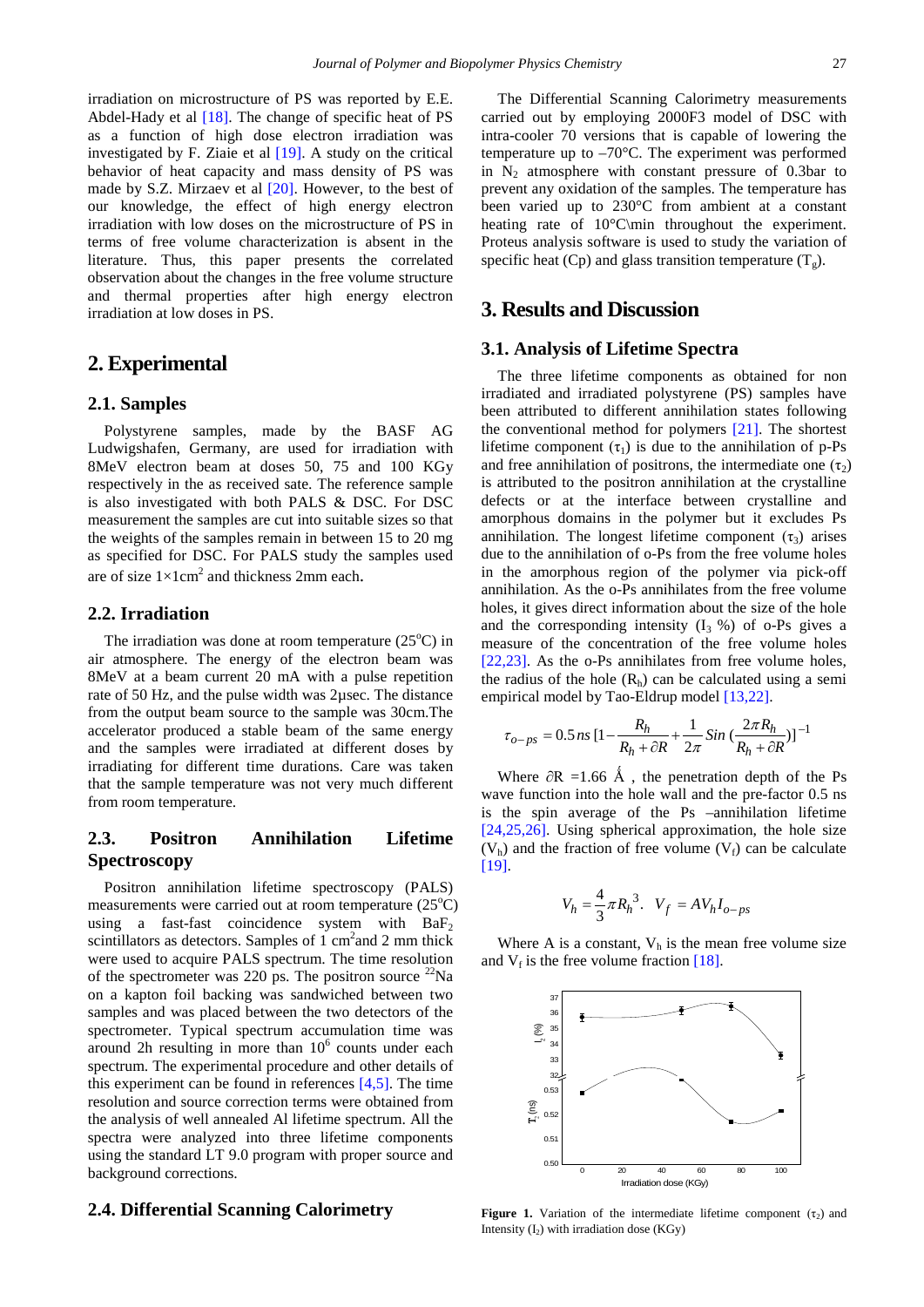The annihilation of p-Ps is unaffected by the material properties due to its very short lifetime and measures the correctness of the spectrum. [Figure 1](#page-1-0) shows the variation of the intermediate lifetime  $(\tau_2)$  and intensity  $(I_2)$ components with irradiation dose (KGy) attributed to the annihilation at the crystalline defects or at the interface between crystalline and amorphous domains in the polymer. [Figure 2](#page-2-0) shows the variations of the o-Ps lifetime component  $(\tau_3)$  and Intensity  $(I_3)$  with irradiation doses (KGy). The behavior of  $\tau_2$  and  $I_2$  in [Figure 1](#page-1-0) is very similar to that of  $\tau_3$  and  $I_3$  in [Figure 2](#page-2-0) but the variation in  $\tau_3$  and  $I_3$  is an evidence for the o-Ps being localized at the free volume holes [\[26\].](#page-4-12) The variation of the most important parameters o-Ps lifetime  $(\tau_3)$  and intensity  $(I_3)$ with irradiation dose (KGy) shows that  $\tau_3$  increases at 50 KGy dose and reaches its lowest value at 75 KGy and as the irradiation dose increases beyond 75 KGy, it again increases. The variation of  $I_3$  shows exactly the opposite behavior of  $\tau_3$  as expected. In [Figure 3.](#page-2-1) the variations of the free volume fraction  $(V_f)$  and the mean free volume  $(V<sub>h</sub>)$  have been plotted against irradiation dose (KGy).

<span id="page-2-0"></span>

**Figure 2.** Variation of the o-Ps lifetime component  $(\tau_3)$  and Intensity  $(I_3)$ with irradiation dose (KGy)

<span id="page-2-1"></span>

**Figure** 3. Variation of the free volume fraction  $(V_f)$  and the mean free volume  $(V<sub>h</sub>)$  with irradiation dose (KGy)

The size of the free volume hole  $(V_h)$  and the free volume fraction  $(V_f)$  are calculated by using above three relations.  $V<sub>h</sub>$  is directly related to  $\tau<sub>3</sub>$  and shows the same pattern. But  $V_f$  is a function of both  $\tau_3$  and I<sub>3</sub>. The value of  $V_f$  gives the fraction of free volume in percent (%) not the size. From [Figure 3](#page-2-1) it is observed that the variation of  $V_f$  follows the variation pattern of  $V<sub>h</sub>$  and reaches its minimum value at the dose 75 KGy.

Irradiation with high energy electron beam promotes two simultaneous processes within the polymer. It produces free radicals and as a result forms new bonds or cross-linking which decrease o-Ps lifetime as well as free volume. The other process is scission or depolymerization which ruptures molecular chains as well as creates new unoccupied spaces (i,e. free volume in polymer) and increases o-Ps lifetime as well as the size of free volumes [\[10,19\].](#page-4-13) From [Figure 2](#page-2-0) and [Figure 3](#page-2-1) it is observed that the first process i.e. cross-linking becomes dominant at dose 75.

[Figure 4](#page-3-3) shows the variation of specific heat  $(C_p)$  of PS with both KGy and causes decrease in o-Ps lifetime and amount of free volume. Both below and beyond 75 KGy, chain scission dominants over cross-linking and results in increase of o-Ps lifetime and amount of free volume. This behavior indicates that most stable structure is achieved at 75KGy e-beam dose.

#### **3.2. DSC Results and Heat Capacity**

DSC measures the change in thermal properties and due to microstructural changes of any sample as a function of temperature. The variation of specific heat  $(C_p)$  of electron irradiated Polystyrene (including the reference one) with temperature both above and below the glass transition temperature  $(T_g)$  are observed. The effect of irradiation dose on  $C_p$  is though prominent but on  $T_g$  it is not pronounced.

Since the DSC is at constant pressure, heat flow is equivalent to enthalpy changes

$$
\big(\frac{dq}{dt}\big)_p = \frac{dH}{dt}
$$

In DSC measurement the specific heat of the sample can be determined by comparing it to that of a known sample. In our experiment we have considered sapphire as the standard known sample. The heat that flows into the sample is directly proportional to the specific heat. The heat flow into the sample is given by,

$$
\frac{dH}{dt} = m \times C_p \times \frac{dT}{dt}
$$

Where dH/dt is the heat flow rate measured in calories/seconds, m is the mass of the sample measured in grams,  $C_p$  is the specific heat measured in Calories/gram/<sup>o</sup>K, dT/dt is the rate of change of temperature in °K/second.

This equation is used in order to derive the final equation which determines the specific heat of the sample given by,

$$
\frac{Cp}{C'p} = \frac{m'y}{my'}
$$

Where  $C_p'$  and m' are the specific heat and mass of the standard, y and y′ are the ordinate deflections due to the sample and standard respectively measured in centimeters [\[28\].](#page-4-14)

The heat capacity of a substance can be defined as the amount of heat required to change its temperature by unity. A more useful quantity is the specific heat capacity, which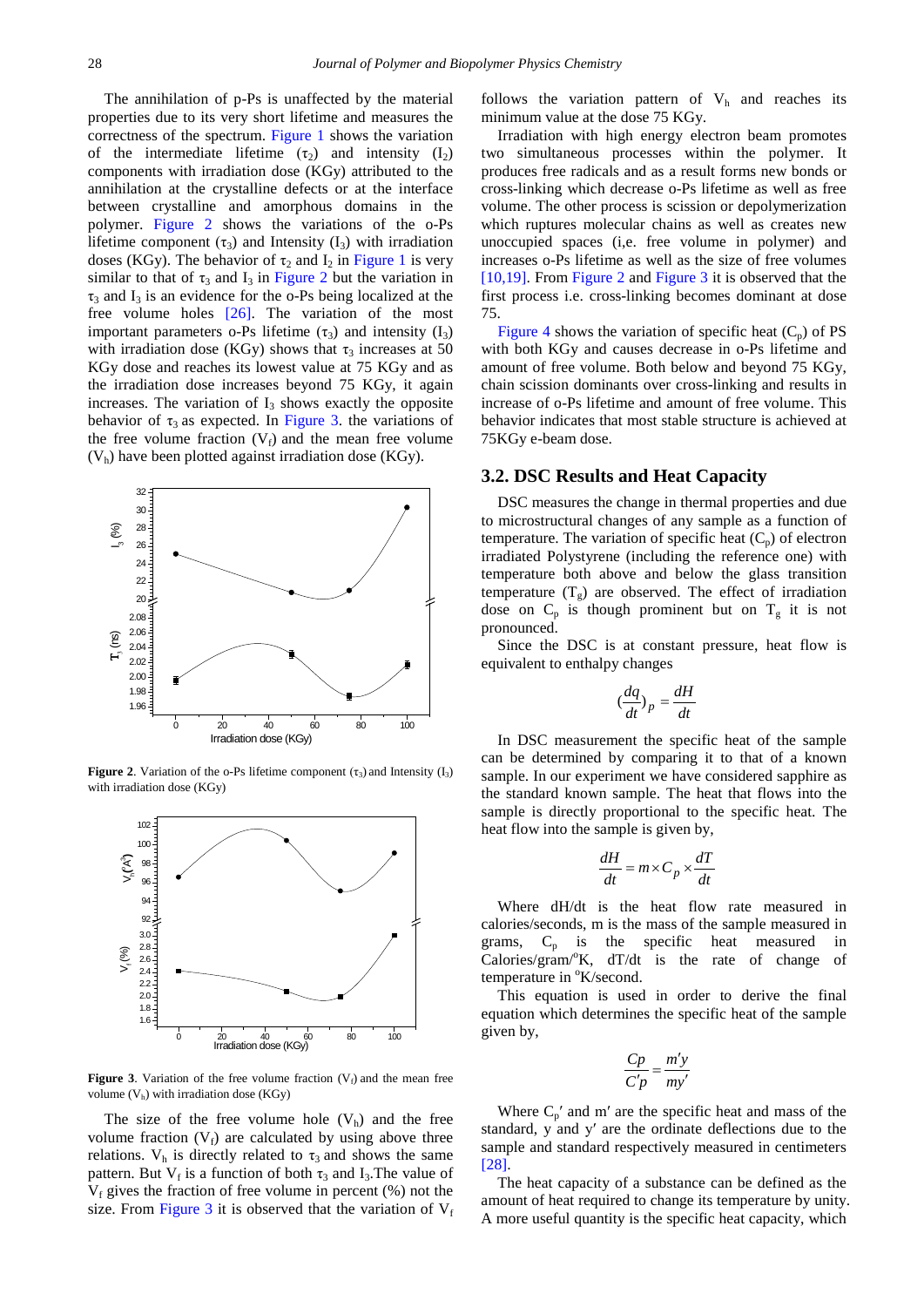is the heat capacity per unit molecular weight of the substance. Heat capacity is one of the most important thermal parameter because its macroscopic behavior can be linked with the microstructure of a substance and hence can be treated as an entity capable of illustrating the physical endeavor of atoms or molecules within a substance to maneuver themselves upon heating [\[29,30\].](#page-4-15)

[Figure 4](#page-3-3) shows the variation of specific heat (Cp) of PS with both temperature and irradiation dose. It is found that the glass transition of PS starts in the vicinity of 90-100°C with an endothermic enthalpic relaxation peak almost at the end of the glass transition process. It occurs immediately after the enthalpic relaxation, right after the glass transition process is complete. At a temperature around 115°C – 120°C, disordered PS chains start to order themselves in regular spherulitic structures. Spherulite is the basic higher order structure of crystalline polymers composed of lamellar structures filling in the inner part by the repetition or the re-orientation and branching on the growth in the radial direction.

<span id="page-3-3"></span>

**Figure 4.** Variation of specific heat (Cp) of Polystyrene (PS) samples with temperature and irradiation doses (KGy)

The variations of Cp values have interesting features; it increases with temperature up to the glass transition temperature and then decreases up to a certain temperature  $(-180^{\circ}$ C) and again increases with increase of temperature. It also shows a trend to give another peak at the temperature range  $240-250^{\circ}\text{C}$  due to melting on heating and crystallization on cooling. But PS has a rather bulky pendant phenyl group at regular intervals; steric hindrance makes it difficult to crystallize evenly and extensively. Thus its crystallization peak is not very sharp and is rather diffusively spread. High energy irradiation thus may be thought to set off two primary processes which may lead to structural changes in PS. They are chain scission and cross linking. In effect, these are competitive processes, one leading to a lowering of molecular weight and the other increasing it. Both have a direct bearing on the packing and the crystallization of the polymer. In all probability, the process of chain scission turns out to be a dominating phenomenon. The overall effect of this is a decrease in the chain lengths as well as the molecular weight upon exposure to radiation and it also decreases the value of Cp.

The variation of glass transition temperature  $(T<sub>g</sub>)$  with irradiation doses are shown in the [Table 1.](#page-3-4) At 50 KGy dose  $T_g$  increases by 1.5°C with respect to the reference

sample. The Tg value at 75 KGy and 100 KGy are almost same and lesser than that of 50 KGy. The variation of Tg is negligible, thus it does not give any significant information on the microstructural changes in PS upon ebeam irradiation.

**Table 1. Glass Transition Temperature (Tg) at different Irradiation doses (KGy)**

<span id="page-3-4"></span>

| Irradiation dose (KGy) | $T_g$ (in $^{\circ}$ C) |
|------------------------|-------------------------|
| Reference sample       | 99.1                    |
| 50                     | 100.7                   |
| 75                     | 99.6                    |
| 100                    |                         |

## **4. Conclusion**

From the PALS study it is found that at an irradiation dose 75 KGy, shrinking of inner and inter-chain free volume holes occur i.e. compact and stable structure is attained.

In the DSC measurements, the variation in size of free volume influences very little on the value of  $T_{g}$ , it increases as the free volume size increases. It is also found that the specific heat at constant pressure and the rate of heat absorption decreases with the increase of electron irradiation dose. As the irradiation dose increases, the scission process becomes dominant and causes decrease of molecular weight and increase the amount of free volume in the sample. Hence the segmental motion of the molecules increases and the  $C_p$  value becomes less.

# **Acknowledgement**

The authors acknowledge Prof. G. Dlubeck for samples and the crew members of Microtron centre, Mangalore University for irradiation . The work is sponsored by SERC Division, DST, Govt. of India, project No. SR/S2/CMP-57/2007.

# **References**

- <span id="page-3-0"></span>[1] Jean, Y. C., "Positron Annihilation Spectroscopy for Chemical Analysis: A Novel Probe for Microstructural Analysis of Polymers", *Microchem J*, 42. 72. 1990.
- [2] Mogensen, O.E, Positron Annihilation in Chemistry, Springer-Verlag, Barlin, vol.-58, 1995.
- [3] Jean, Y. C, Mallon, P. E and Schrader, D. M, Principles and Application of Positron and Positronium Chemistry, World Scientific, Singapore, 2003.
- <span id="page-3-2"></span>[4] Raj J.M. and Ranganathaiah, C., "A new method of stabilization and characterization of the interface in binary polymer blends by irradiation: A positron annihilation study," *J. Polym. Sci. B*: Polym. Phys. 47. 619-632. 2009.
- [5] Chandrashekar, M.N. and Ranganathaiah, C., "Diffusion of permanent liquid dye molecules in human hair investigated by positron lifetime spectroscopy," *Colloids. Surf. B* 69. 129-134 2009.
- <span id="page-3-1"></span>[6] Vleeshouwers, S., Kluin, J. E., McGervey, J. D., Jamieson, A. M., and Simha, R., "Monte Carlo calculations of hole size distribution: simulation of positron annihilation spectroscopy*" J. Polym. Sci., Part B. Polym. Phys*., 30. 1429. 1992.
- [7] Schmitz, H. and Muller- Plathe, F., "Calculation of the lifetime of positronium in polymers via molecular dynamics simulations", *J. Chem. Phys*., 11. 1040. 2000.